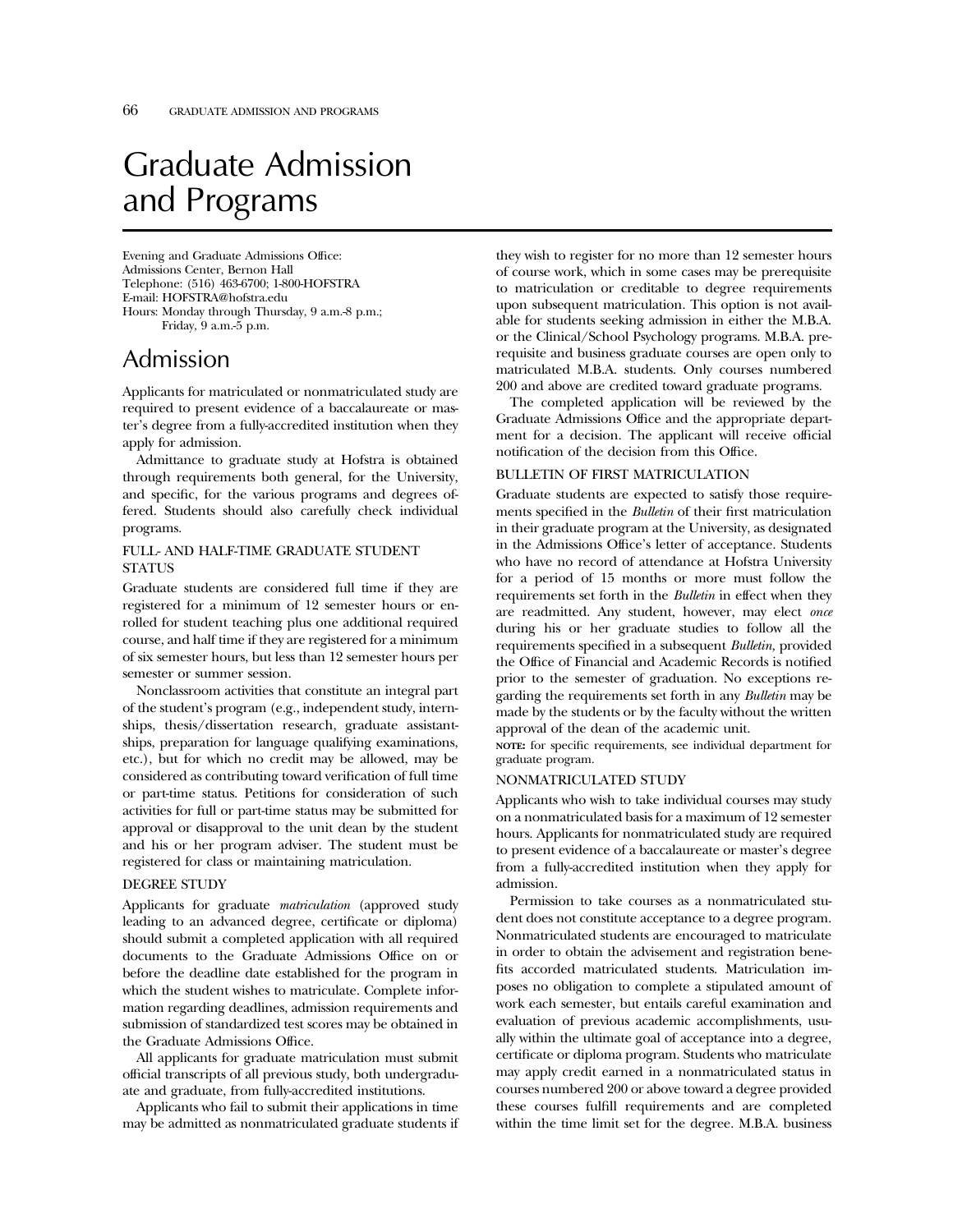graduate courses are open only to matriculated M.B.A. students.

#### SPECIAL NONDEGREE ADMISSION

Students with special needs and meeting University admission requirements may exceed the 12-semester hour limit set for nonmatriculants by entering either a degree/ diploma/certificate program or by entering the category of special nondegree student. Special nondegree admission enables the student to go beyond the normal 12 credit limit for nondegree study and take advantage of all University services normally limited to those students seeking a degree. M.B.A. prerequisite and graduate business courses are open only to matriculated M.B.A. students. All courses below the 200 level do not carry graduate credit. Complete information may be obtained in the Admissions Office or the University Advisement Office.

### GRADUATE CREDIT BY EXAMINATION

Graduate students with a strong background in a particular field may attempt to earn course credit toward their degree by taking a special examination. They must obtain prior approval from the Prior-Learning Coordinator, the academic chairperson of the department in which the course is given, the graduate program director and the appropriate academic dean. Credits that may be earned are restricted by the following conditions:

- 1. No more than three semester hours earned under this program may be applied toward the master's degree; no more than six semester hours earned under this program may be applied toward the doctorate.
- 2. A grade of at least B- in the examination is necessary for graduate credit to be granted. A grade of C- or better is necessary for undergraduate courses needed to make up deficiencies. No Pass grade is acceptable except for mandatory P/F courses.
- 3. Credit for an introductory course in a department may not be earned in this program once an advanced course in that department has been completed.
- 4. Students are not permitted to apply for credit by examination for a course in which they have previously enrolled at Hofstra on a credit or noncredit basis unless they receive permission of the appropriate academic chairperson and the appropriate academic dean.
- 5. Credits earned do not count in the determination of a student's full-time or part-time status.
- 6. Credits earned under this program may be considered credits taken in residence at Hofstra.
- 7. In the Zarb School of Business, matriculated graduate students may use credit by examination only to fulfill 201-level courses. A grade of B- or better is necessary for satisfactory completion of a credit by examination; the grade will be used to calculate academic standing. Students may take as many 201-level courses on a credit by examination basis as they feel appropriate.

Students may obtain further details and application forms from the Office of Prior Learning, HCLAS Dean's Office. There is a fee for taking these examinations, see page 25.

#### TRANSFER OF CREDIT

Graduate transfer credit from another accredited institution may be accepted by Hofstra, subject to the following conditions:

- 1. Graduate transfer credit is limited by the University to insure a minimum of 24 semester hours taken in residence. See individual master's program listed under the major department for specific transfer regulations.
- 2. No credit will be given for courses graded less than Bor the equivalent.
- 3. Graduate students transferring to Hofstra must apply for credit for courses taken at another institution at the time of application for matriculation into the program. The course work to be transferred must be academically relevant to the program of study entered. This credit must be evaluated by the chairperson of the student's major department or graduate area on an official form issued by the Graduate Admissions Office. Transfer credit must be incorporated into the student's plan of study on the Graduate Student Advisement Record early in the student's program.
- 4. Students attending Hofstra may obtain credit for courses taken at another accredited institution if the courses have been approved in advance by the appropriate department, school or college and have been recorded by the Office of Financial and Academic Records and are in accordance with the Advanced Standing Policy.

# Readmission

Master's and doctoral students who have no record of attendance at Hofstra for a period of 15 months or more after the last completed semester, including summer sessions, must follow the requirements set forth in the *Bulletin* in effect when they are readmitted. Students who are maintaining matriculation are considered to be in attendance.

# Master's Programs

Hofstra University offers the degrees of Master of Arts, Master of Business Administration, Master of Science, Master of Science in Education and Master of Professional Studies.

Major fields are listed below. Programs are listed under the major department.

Master of Arts Applied Linguistics (TESL) Applied Mathematics Audiology Bilingualism Biology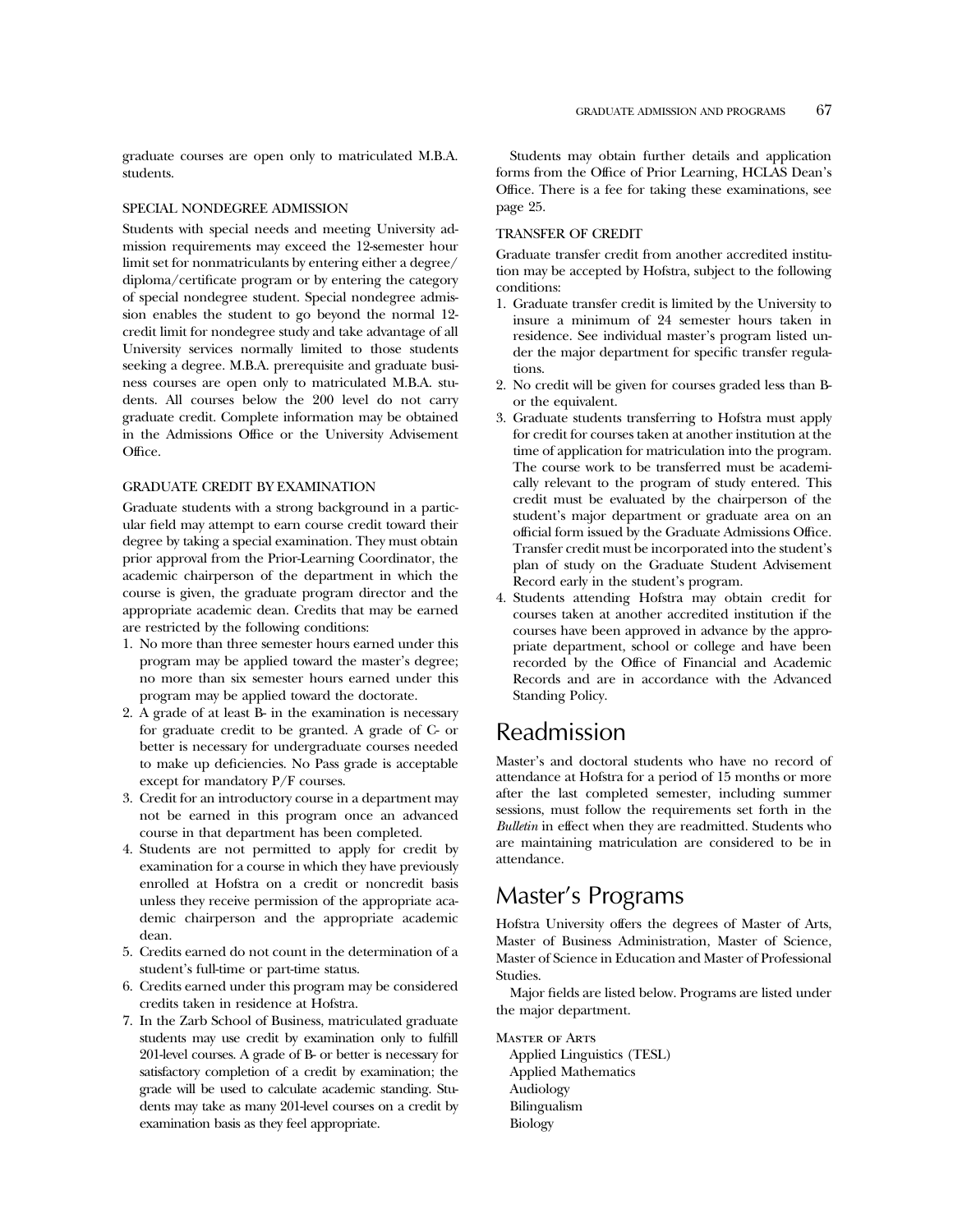### 68 GRADUATE ADMISSION AND PROGRAMS

Comparative Literature\* Computer Science Creative Arts Therapy (Department of Counseling, Research, Special Education, and Rehabilitation) English French\* Health Administration History\* Humanities Interdisciplinary Studies Marriage and Family Therapy Natural Science\* Psychology Industrial/Organizational Psychology Clinical and School Psychology—(awarded only as a component of the doctoral program) Reading, Language, and Cognition Spanish\* Speech-Language Pathology Master of Business Administration Accounting Banking and Finance Business Computer Information Systems International Business Management Marketing Taxation Master of Business Administration/Juris **DOCTOR** Master of Arts: Education Early Childhood Education Elementary Education Mathematics, Science, and Technology Reading, Language, and Cognition Secondary Education Special Education Teaching of Writing Master of Science Applied Mathematics Computer Science Gerontology Health Education (Department of Health Studies, Sport Sciences, and Physical Education) Human Cytogenetics (Biology) Physical Education Master of Science in Education Bilingual Elementary Education Bilingual Secondary Education Counseling Early Childhood Education PreK-6 Early Childhood Special Education Educational Administration Elementary Education PreK-6 Foundations of Education Program Evaluation (Department of Counseling,

Research, Special Education, and Rehabilitation)

Reading Reading and Special Education Rehabilitation Counseling Secondary Education Special Education Special Education and Art Therapy Teaching of English as a Second Language (TESL)

Master of Professional Studies Special Education

# Advanced Study Programs

The following programs are designed to provide advanced study for those who hold a master's degree.

Post-Master's Degree Study Family Therapy Sex Counseling CERTIFICATE OF ADVANCED STUDY Counseling Educational Administration Foundations of Education Professional Diploma Programs Counseling

Managed Care Marriage and Family Therapy Educational Administration Reading Special Education

Graduate Certificate Programs

The Department of Counseling, Research, Special Education, and Rehabilitation offers Advanced Certificates in Consultation in Special Education, Early Childhood Special Education, Postsecondary Transition Specialist, School Counselor Bilingual Extension, and Special Education Assessment and Diagnosis, see page 352; Curriculum and Teaching offers an Advanced Certificate in Middle School Extension, grades 5-6, see page 336; and Middle School Extension, grades 7-9, see page183; History offers an Advanced Certificate in Public History\*, see page 249; Reading offers an Advanced Certificate in The Teaching of Writing, see page 366.

Doctoral programs appear on page 72.

# Graduate Grades

Hofstra uses an alphabetical system of grades, including plus  $(+)$  and minus  $(-)$ , to describe the quality of the student's work. Final grades are reported only from the Office of Financial and Academic Records.

A—Exceptional B—Superior

<sup>\*</sup>Applications not accepted in 1997-98.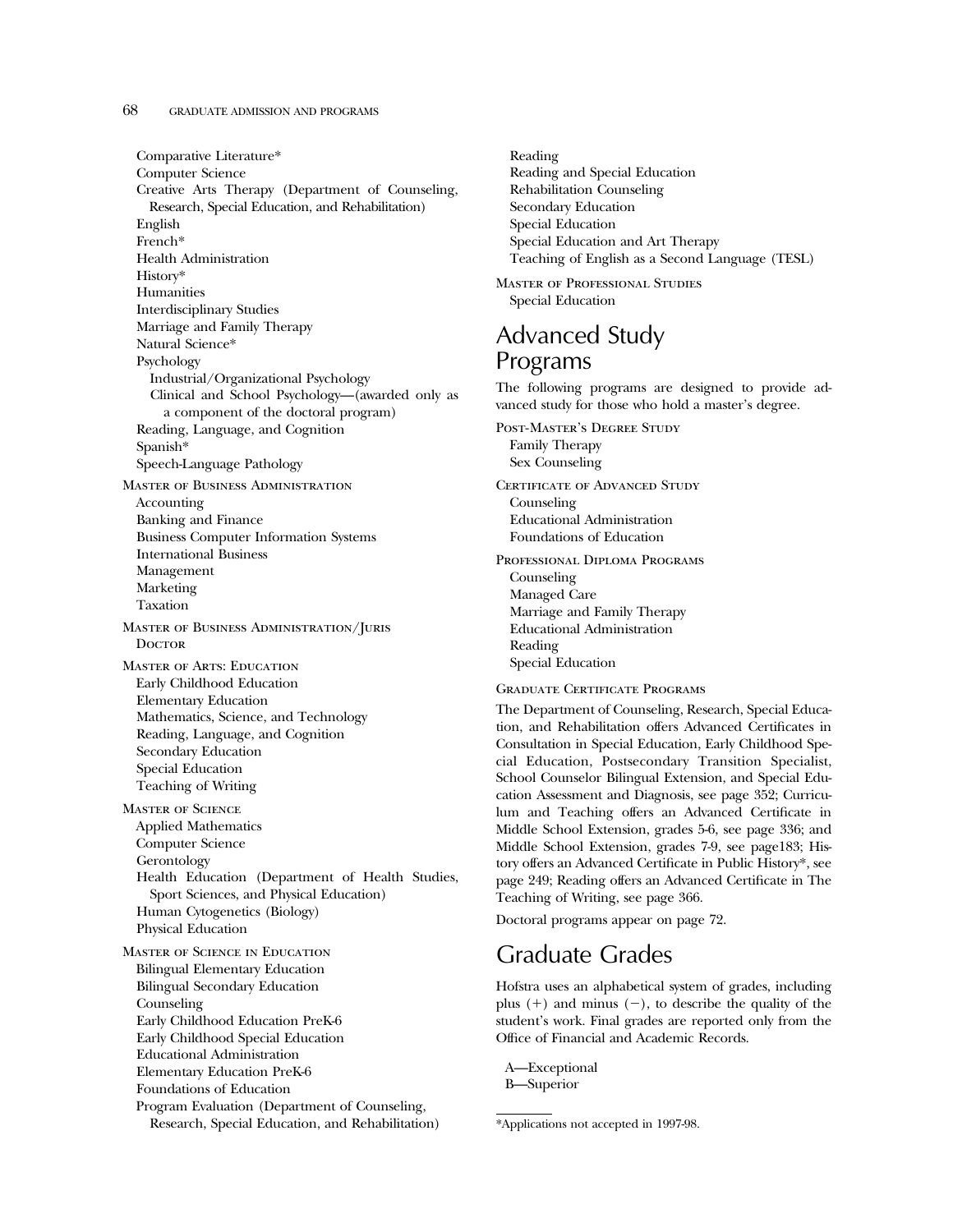C—Satisfactory

- D—Not creditable for a graduate degree at Hofstra. However, the course credit is counted as credits earned, and the D grade is included in determining the cumulative grade-point average.
- F—Failure
- P/F—Pass/Fail option may be exercised in certain courses designated by the individual department. The total number of graduate credits under this option, applicable to the degree sought, must not exceed three semester hours for the master's degree and six semester hours for the doctoral degree. This limit is exclusive of mandatory Pass/ Fail courses. P is equivalent to  $C-$  or better.
	- I—Incomplete. Incomplete work must be completed and submitted to the instructor for a passing or failing grade by the end of one calendar year from the close of the semester or session in which the course was taken. After this deadline, the only way a graduate student can receive credit for the course is to reregister for and pass the course (original incomplete remains on record).

In extenuating circumstances, extensions may be made by the instructor with the approval of the graduate director, chairperson of the department and the dean. Degree, Certificate or Diploma candidates, see Application for Graduation, page 72 for the degree, certificate and diploma requirements completion deadlines.

- W—Withdrawn (without credit). If a student withdraws from a course during the first three weeks of the semester, there shall be no record of this on the transcript.
- CR—Credit (indicates the satisfactory completion of the master's essay or problem)
- NC—No credit (indicates the unsuccessful termination of any 250 or 300 course)
- Pr—Progress (used chiefly to report on 301, the first semester's work on the master's essay or problem)

### CUMULATIVE GRADE-POINT AVERAGE

The alphabetical grades, including plus  $(+)$  and minus  $(-)$ , have the following grade-point values:

| $A = 4.0$   | $C_{+} = 2.3$ |
|-------------|---------------|
| $A - = 3.7$ | $C = 2.0$     |
| $B+ = 3.3$  | $C = 1.7$     |
| $B = 3.0$   | $D+ = 1.3$    |
| $B - = 2.7$ | $D = 1.0$     |

F—0 (only one F grade in any one course will be included in the cumulative grade-point average)

To determine cumulative grade-point average, multiply the number of semester hours of each grade earned by the grade-point value for that grade. Then total the products and divide by the total number of semester hours attempted.

### DISMISSAL FROM GRADUATE PROGRAMS

- 1. The chairperson (director or coordinator) of every graduate program must notify a student of his/her dismissal from that program in writing. The notification should state the reasons for the dismissal and be as explicit as possible. A copy of the letter should be sent to the appropriate dean, to the Provost and to the Office of Financial and Academic Records. The letter should indicate the appeal procedures specified below.
- 2. The first appeal is at the departmental level. In the Zarb School of Business, the first appeal is to the Graduate Committee on Appeals. The Committee will consist of the chairperson of each of the departments of the School of Business offering course work in the M.B.A. program.
- 3. The second appeal is at the decanal level. Each school or college should prepare a written statement specifying appeals procedures to be followed. This statement should be appended to the letter described above.
- 4. If the student is not satisfied with the outcome of the first and second appeals, a third appeal may be made to the Provost's Office. The third appeal must be based either on procedural grounds or on the claim that the departmental decision was arbitrary, capricious or biased. The third appeal should be in the form of a letter that details the specific basis for the appeal. Pertinent documents should be appended to the letter.
- 5. Subsequent to the submission of the letter, the Provost will arrange a meeting with the student to discuss the case and attempt to achieve a resolution.
- 6. In the event that a resolution is not achieved, the Provost will designate a three-person committee to review the case. The committee will consist of a member of the Provost's staff, the Chairperson of the Senate Graduate Committee or an alternate designated by that Committee, and a faculty member of the department involved. All material pertaining to the case will be submitted to that Committee. The affected student can request an appearance before this Committee and can submit additional materials.
- 7. The Committee will make a recommendation to the Provost. The Provost will make a decision based on the information supplied by the Committee. This decision will be final.
- 8. Since the Law School has its own procedures for dismissal, this does not apply to their students.

#### MASTER'S DEGREES WITH DISTINCTION

The University will confer the master's degree with distinction on students who have attained a minimum gradepoint average of 3.75 with at least 80 percent of the credits for the degree earned at Hofstra.

### HONOR ORGANIZATIONS

Honor organizations sponsor events which include lectures, seminars, workshops, social events, open meetings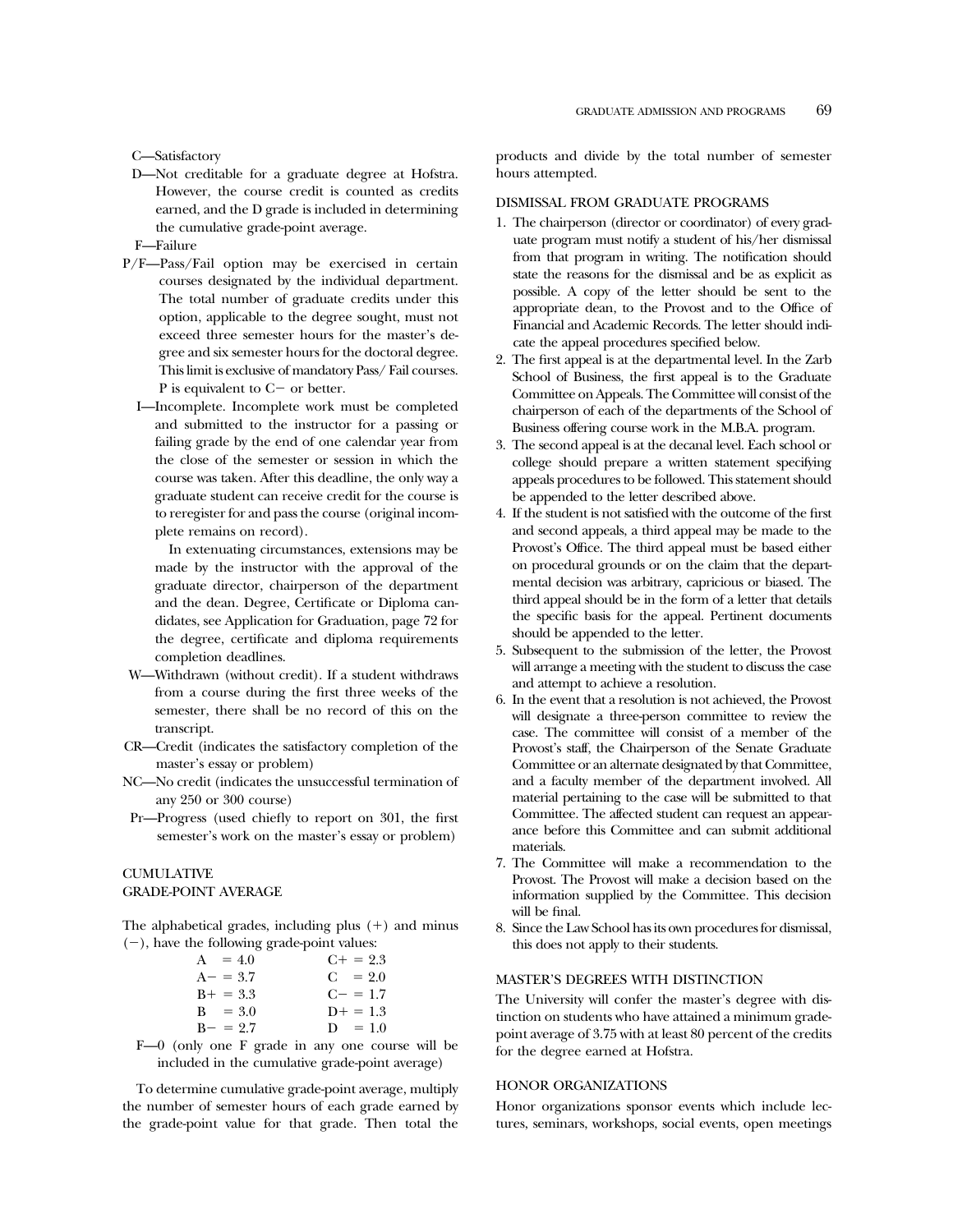### 70 GRADUATE ADMISSION AND PROGRAMS

and group discussions. For additional information, contact the society adviser.

Alpha Mu Alpha is the national honor society in marketing. Students are selected on the basis of academic performance. Professor Evans, *Adviser*.

BETA ALPHA PsI is the national honorary accounting fraternity. Superior scholarship, and promise of future success in the accounting profession are essential requirements for election to Delta Pi Chapter. Assistant Professor Marsicovetere, *Adviser*.

BETA GAMMA SIGMA is the only commerce honor society recognized nationally by the American Assembly of Collegiate Schools of Business. Chapters are permitted only in schools which have been accredited by this Assembly. To be considered for membership by the Zarb School of Business Dean's Office, students must have compiled a minimum cumulative average in the top 20 percent of their graduating class. Assistant Professor Lally, *Adviser*.

KAPPA DELTA PI, a national education honor society open to students who have completed 18 graduate credits in the field with a 3.5 grade-point average and a 3.3 cumulative average. The society publishes the *Kappa Delta Pi Record, The Educational Forum* and other publications. Professor Grossman, *Adviser*.

PHI DELTA KAPPA, an international professional education honor society open to students with noteworthy academic performance, leadership and service in the field. It publishes a monthly magazine, *Phi Delta Kappan*, as well as a series of publications on current topics. The society sponsors and supervises trips to foreign countries. Adjunct Assistant Professors Bonuso and Newman, *Advisers*.

SIGMA DELTA PI, a national Spanish honor society recognizing students who have attained excellence in the study of the language and who have made contributions to the Hispanic world. Students are invited to join by the faculty of the Spanish Department and officers of the society. Professors McNair and Da Silva, *Advisers*.

Upsilon Pi Epsilon, the international computer science honor society, open to all graduate computer science majors who have achieved cumulative and major gradepoint averages of at least 3.5, and have earned a minimum of 18 credits, 9 of which are in residence. Assistant Professor Salizkiy, *Adviser*.

# Basic Regulations Governing Graduate Programs

All graduate students will be governed by the regulations and requirements specified in the University *Bulletin* in effect at the time of first graduate program matriculation at Hofstra. Refer to the major area for specific requirements.

- 1. Students who wish to study for graduate degrees, certificates or diplomas should apply to the Graduate Admissions Office for acceptance in their major programs before commencing graduate study. Until they have been accepted in their major area, they have no assurance that any credits they receive will apply toward their degree. Nonmatriculated students must make application for acceptance in their major area before they have completed 12 semester hours at the University unless they have written approval from the appropriate graduate coordinator or adviser to continue their studies on a nonmatriculated basis.
- 2. Grading in graduate courses includes the categories A, B, C, D, F and P/F. Alphabetical grades are further divided into plus and minus levels. (See the Graduate Grading System, page 68.) No credit will be allowed toward graduate degrees for D grades. Graduate students may repeat courses in which they receive D grades.
- 3. An Incomplete grade will be given at the discretion of the instructor in a graduate course only under unusual circumstances. Incomplete work must be completed and submitted to the instructor for a passing or a failing grade by the end of one calendar year from the close of the semester or session in which the course was taken.
- 4. Students who wish to withdraw from a course must secure the appropriate forms at the Office of Financial and Academic Records, complete and return those forms to that Office by the last day of classes prior to the start of the designated final examination period. The Office of Financial and Academic Records shall inform the instructor of this withdrawal. The student may withdraw without the approval or agreement of the instructor. The student withdraws from the course with a grade of W. If a student has accumulated 12 or more semester hours of W grades in one academic year, the Office of Financial and Academic Records will notify the dean of the school in which the student is a major.
- 5. All credits applied toward the master's degree must be earned within the period of five years starting from the date of completion of the first course applicable to the degree. Exceptions will be made for any period of intervening military service.
- 6. As a condition for graduation, the master's candidate must successfully complete a comprehensive or language examination requirement or a substantive equivalent in the major area of study, as determined by the Senate Graduate Academic Affairs Committee. This grade must be reported by the major department to the Office of Financial and Academic Records no later than December 1, May 1, or August 1 in the semester in which the degree in question will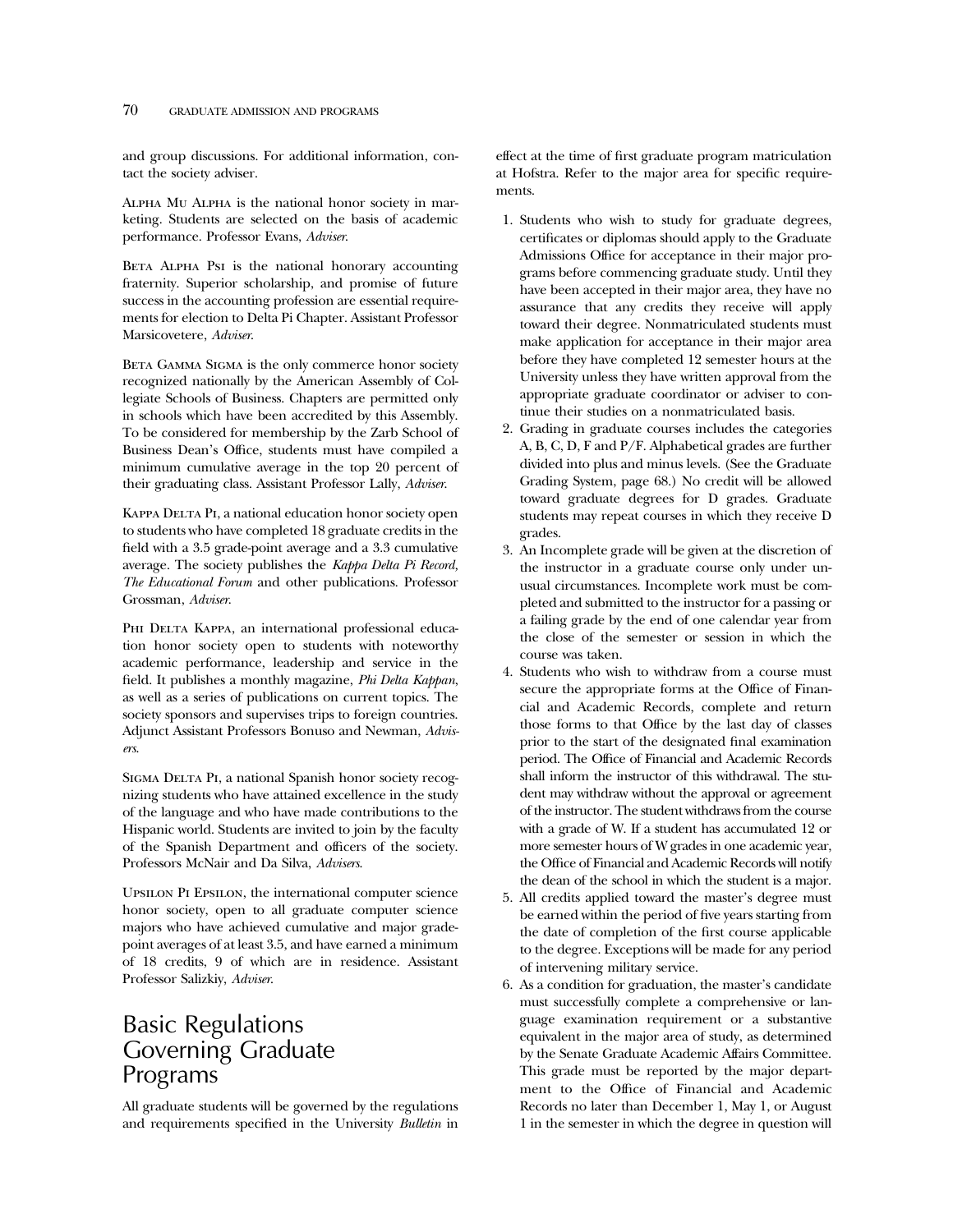be granted. No advanced degree will be conferred upon a candidate who fails this examination more than once. A request for a review of a comprehensive examination must be made within one (1) year of the date the examination was taken. The examination is offered twice during the year, in October and March. (Exception: Psychology, see Degree Requirements for each program.) Exact dates are determined at the beginning of each semester. *It is the student's responsibility to be informed of the time and place of the examination.*

- 7. No graduate credit will be granted for courses numbered below 200 in the Hofstra system with the exception of the Hofstra College of Liberal Arts and Sciences.
- 8. In Hofstra College of Liberal Arts and Sciences, a graduate student, with the permission of his/her graduate adviser, chairperson of the department in which the course is offered, and course instructor, may take up to *two* 2000-level courses (not to exceed 8 s.h.). 2000-level courses are graduate courses offered in conjunction with 100-level courses, for which graduate students are expected to fulfill substantially enhanced requirements. No student, however may enroll in a 2000-level course if he/she received undergraduate credit for the equivalent undergraduate course.
- 9. No credit will be allowed for courses taken at another school while enrolled in a degree program at Hofstra unless they are relevant to the student's program of study and are approved in advance on an official form available in the Office of Financial and Academic Records. See Permission to Attend Other Colleges, page 58.
- 10. Courses numbered 251 and 252 should be devoted to independent readings under the direction of a faculty member assigned to the graduate student applying for such credits. A maximum of six semester hours of credit may be earned toward a graduate degree in 251 and 252 courses.
- 11. A graduate student who has not completed the work in courses 301 and 302 must maintain matriculation each subsequent semester until the requirements of the course have been completed. This will require paying a matriculation fee if the student is not enrolled in one or more regular credit courses.
- 12. Whenever matriculated graduate students wish to transfer candidacy from one major area to another, they must initiate their request on an official form which is available at the Graduate Admissions Office.
- 13. The academic standing of all graduate students will be reviewed at the end of each fall and spring semester. It is necessary for graduate students to earn a cumulative 3.0 grade-point average or better as required by specific programs to be considered in good standing and for graduation. Students who fail to maintain a minimum 3.0 grade-point average will have their status reviewed by the coordinator of their graduate program and the chairperson of the depart-

ment. Any student presenting a grade-point average of less than 3.0 at the end of the semester will be placed on academic probation.\* Students who have accumulated 25 percent or more of total attempted semester hours in INC's which have stood longer than the time allowed for completion, W's and NC's, may be placed on probation after due consideration by the program coordinator and the department chairperson. Students enrolled in courses for two consecutive probationary periods and who have not raised their grade-point average to the required 3.0 or better by the conclusion of the second probationary period are subject to dismissal. A graduate student with especially serious academic deficiencies is subject to immediate dismissal when such deficiencies make it apparent that the student's continuation in the program will not result in his or her successful completion of the program. Dismissed students may petition for readmission no sooner than the following academic year. However, they may be readmitted only under special circumstances and after a careful review of their case by either the chairperson or dean and the faculty of their major area. \*''Academic probation'' means that a student failing to meet the required grade-point average is under formal notification by the University that he or she may be dropped officially from the program of matriculation if the required average is not attained within the limits stipulated by the University.

- 14. Graduate students clearly guilty of academic dishonesty will be assigned an F grade in the course in question by their instructor. Should an instructor feel that mitigating circumstances warrant or call for more drastic action, the case may be referred to the Provost via the chairperson of the department offering the course. The Provost will establish a committee of at least three faculty members, including the chairperson of the department in question, to review the case and make recommendations for action. All infractions are to be reported to the chairperson of the department concerned who will then inform the Provost.
- 15. Students studying for master's degrees must complete at least 24 semester hours of their course work (not including elementary school student teaching) in residence at Hofstra.

#### GRADUATE REFUND POLICY—

#### TUITION AND FEES

Same as undergraduate policy, see page 59.

### MASTER'S ESSAY OR THESIS

Unless departmental arrangements specify otherwise, after the essay has been approved, it must be typed in final form. The original and a duplicate copy, after being signed by both the adviser and the department chairperson, are submitted to the major department or graduate area for binding. Both copies must be submitted no later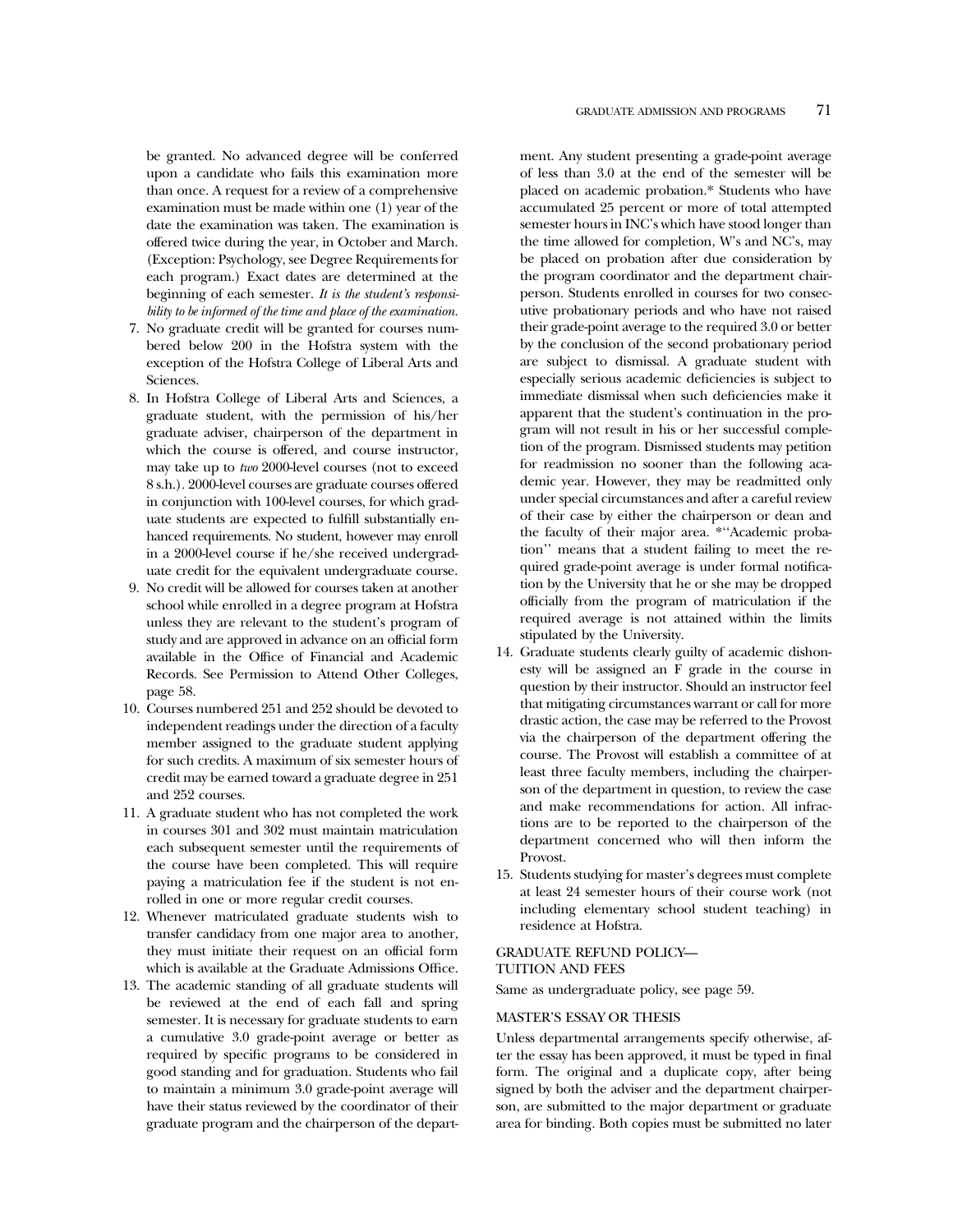than the last day of classes of the semester or summer session when the degree is expected to be conferred. Copies are bound in prescribed form. See Tuition and Fees, page 26. If time of payment for binding is not indicated in the course description, students should consult their major department or graduate area. The bound original is filed in the Axinn Library and a duplicate copy in the office of the department which supervised the essay. (For exceptions to the essay requirement, see departmental programs.)

Part-time students should arrange to take not more than three semester hours of course work in addition to 301 or 302 in each of the semesters during which they are writing their essays. All subjects must be approved by the chairperson of the department in which the work is to be done.

### APPLICATION FOR GRADUATION

Candidates for graduation must file an application for graduation in the Office of Financial and Academic Records not later than October 1 for December graduates and March 1 for May graduates. August candidates must file by June 15 for Summer Session I, and July 15 for Summer Session II. There is a fee for late filing. See Tuition and Fees.

All requirements applicable toward a degree, certificate or diploma must be completed and on record in the Office of Financial and Academic Records by the end of the first week of June for May degrees, the end of the first week of January for December degrees, and the end of the first week of September for August degrees.

#### Final Semester Registration

Students who have been granted permission to complete final semester requirements and maintain matriculation while not attending classes must pay the \$69 Maintaining Matriculation Fee and file a registration card during the regular registration period for their final semester or session. This applies equally to students who are completing their work for the master's essay although not currently enrolled for the 301-302 courses.

#### OFF-CAMPUS STUDY

This fee applies to each Fall or Spring semester of study by a student at another institution, either within the United States or elsewhere.

### COMMENCEMENT

For commencement information, see page 61.

# Doctoral Programs

See applicable regulations listed under Basic Regulations Governing Graduate Programs, page 70.

Doctoral degrees are offered by the University in the fields listed below. Programs are described under the major department.

Doctor of Education Educational Administration Reading, Language, and Cognition; and Reading, Language, and Cognition/Bilingual/ Bicultural

DOCTOR OF PHILOSOPHY

Applied Research and Evaluation in Psychology\*

Clinical and School Psychology

Reading, Language, and Cognition; and Reading, Language, and Cognition/Bilingual/ Bicultural

School-Community Psychology for the Working Psychologist\*

DOCTOR OF PSYCHOLOGY School-Community Psychology

POSTDOCTORAL PROGRAM Respecialization in Clinical and/or School Psychology

**JURIS DOCTOR** (See *School of Law Bulletin.*)

# Basic Regulations Governing Doctoral Programs

I. Admission

- a) An acceptable baccalaureate degree from an accredited institution is required for admission to courses in a doctoral program unless extraordinary circumstances prevail.
- b) In addition to other screening procedures, some form of broad area and/or aptitude examination such as the MAT or GRE is required for admission as a *matriculated doctoral student*.
- c) Adequate evidence of the students' ability to do quality doctoral work must be obtained, at a point in their studies to be determined by each program, before they are accepted as a *doctoral candidate*.
- d) A nonrefundable tuition deposit of \$250 is required of all which the accepted full-time doctoral students. When registering for the semester for which the student has been admitted, the deposit will be credited toward tuition.
- II. Degree Requirements
	- a) Residency
		- 1. The minimum residence requirement is defined as 30 semester hours within a period of two consecutive years (which may include three summers).
		- 2. A residence plan of study specifying the activities and alternative means of using the residency

<sup>\*</sup>Applications not accepted in 1997-98.